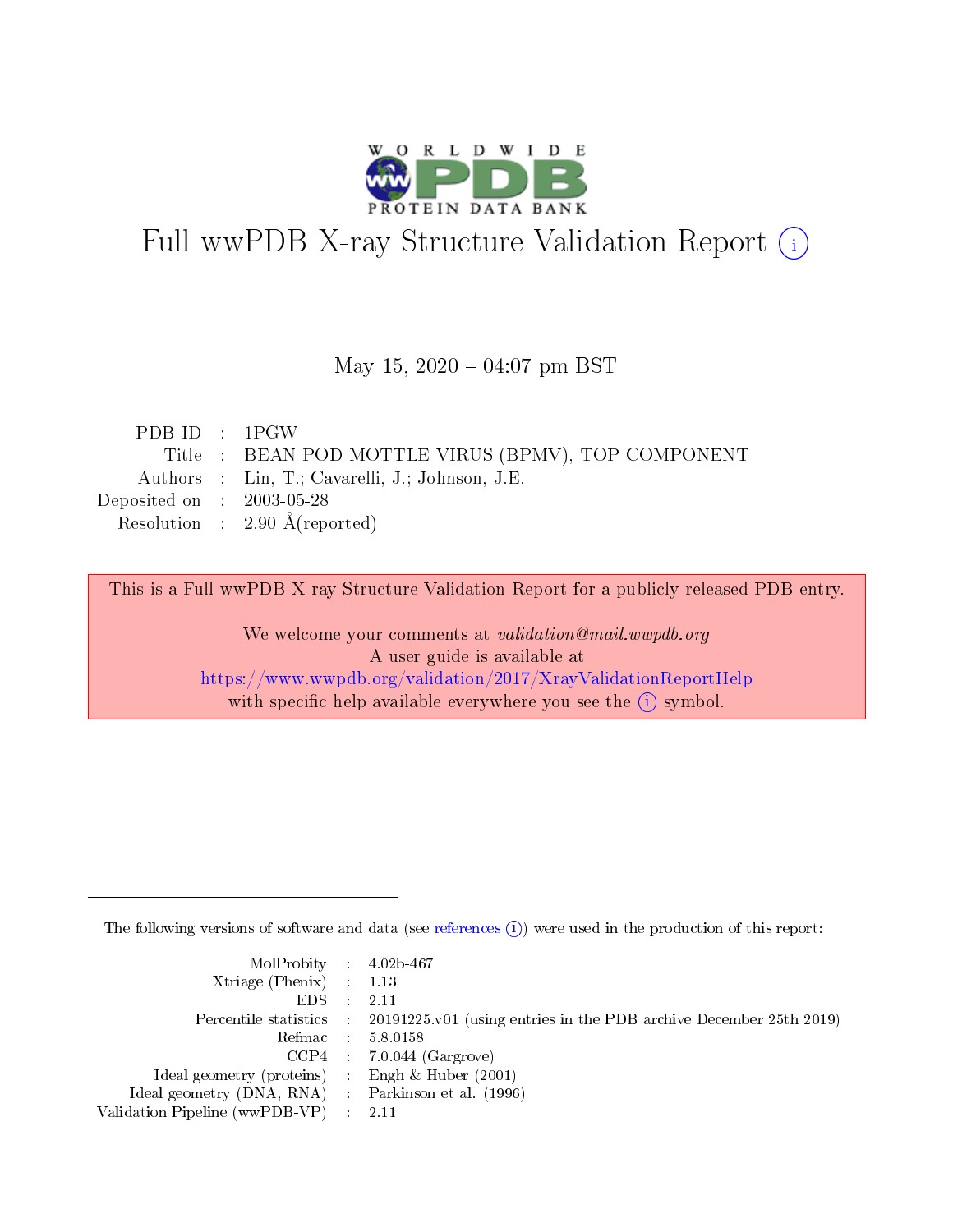# 1 [O](https://www.wwpdb.org/validation/2017/XrayValidationReportHelp#overall_quality)verall quality at a glance  $(i)$

The following experimental techniques were used to determine the structure: X-RAY DIFFRACTION

The reported resolution of this entry is 2.90 Å.

Percentile scores (ranging between 0-100) for global validation metrics of the entry are shown in the following graphic. The table shows the number of entries on which the scores are based.



| Metric                | Whole archive<br>(# $\rm{Entries}$ ) | Similar resolution<br>$(\# \text{Entries}, \text{resolution range}(\text{\AA}))$ |
|-----------------------|--------------------------------------|----------------------------------------------------------------------------------|
| Clashscore            | 141614                               | $2172(2.90-2.90)$                                                                |
| Ramachandran outliers | 138981                               | $2115(2.90-2.90)$                                                                |
| Sidechain outliers    | 138945                               | $2117(2.90-2.90)$                                                                |
| RSRZ outliers         | 127900                               | $1906(2.90-2.90)$                                                                |

The table below summarises the geometric issues observed across the polymeric chains and their fit to the electron density. The red, orange, yellow and green segments on the lower bar indicate the fraction of residues that contain outliers for  $\geq=3$ , 2, 1 and 0 types of geometric quality criteria respectively. A grey segment represents the fraction of residues that are not modelled. The numeric value for each fraction is indicated below the corresponding segment, with a dot representing fractions  $\epsilon=5\%$  The upper red bar (where present) indicates the fraction of residues that have poor fit to the electron density. The numeric value is given above the bar.

| Mol | Chain | Length | Quality of chain |     |    |
|-----|-------|--------|------------------|-----|----|
|     |       | 185    | $\%$<br>71%      | 25% |    |
|     |       | 351    | 76%              | 19% | 5% |

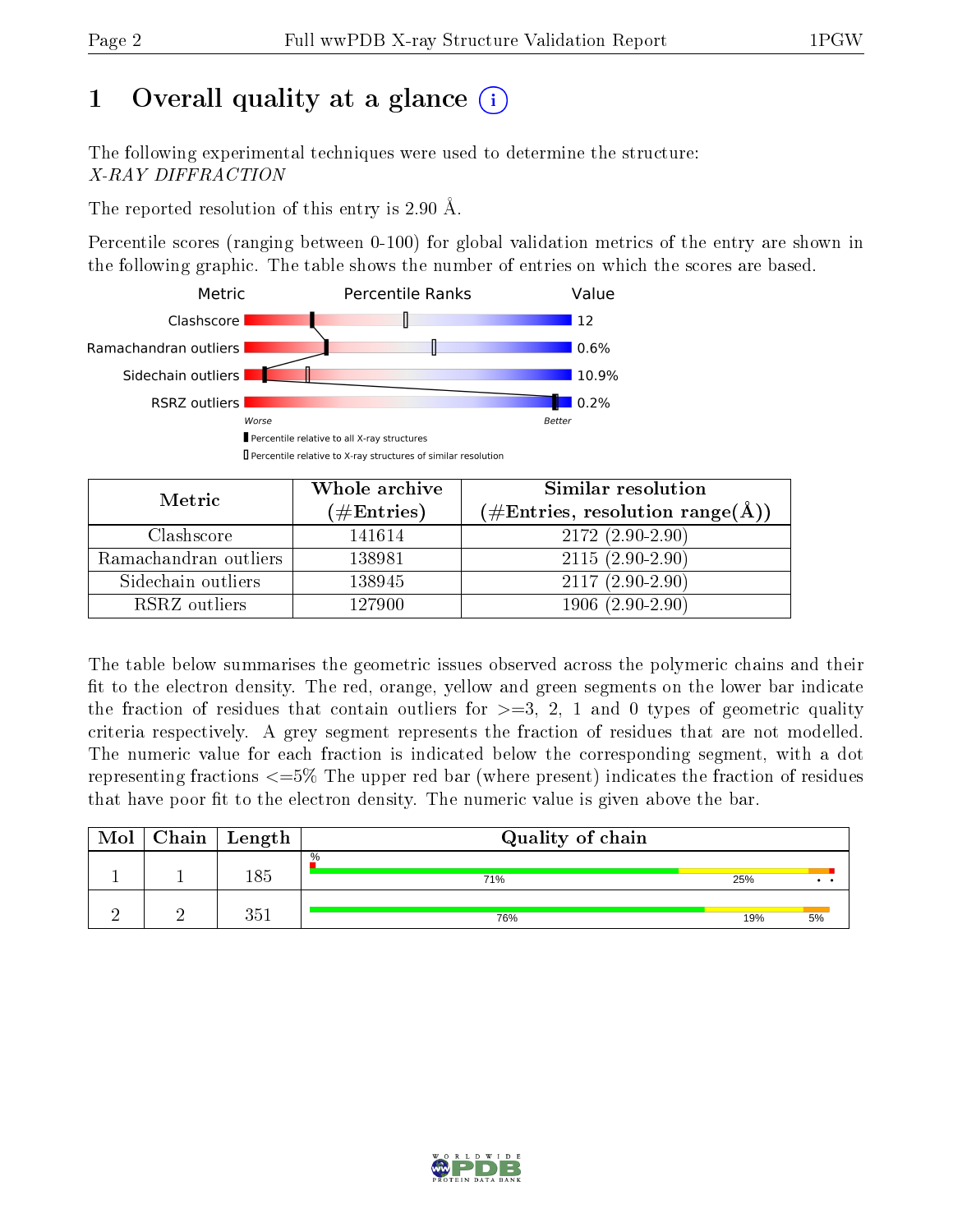# 2 Entry composition (i)

There are 3 unique types of molecules in this entry. The entry contains 4306 atoms, of which 0 are hydrogens and 0 are deuteriums.

In the tables below, the ZeroOcc column contains the number of atoms modelled with zero occupancy, the AltConf column contains the number of residues with at least one atom in alternate conformation and the Trace column contains the number of residues modelled with at most 2 atoms.

Molecule 1 is a protein called BEAN POD MOTTLE VIRUS SMALL (S) SUBUNIT.

| Mol | Chain   Residues | $\rm{Atoms}$       |     |      | ZeroOcc   AltConf   Trace |  |  |  |
|-----|------------------|--------------------|-----|------|---------------------------|--|--|--|
|     | 185              | $\rm Total$<br>452 | 924 | -244 | - 275                     |  |  |  |

• Molecule 2 is a protein called BEAN POD MOTTLE VIRUS LARGE (L) SUBUNIT.

| Mol | $\alpha$ hain | Residues | $\rm{Atoms}$           |      |     |     | $+$ ZeroOcc $+$ | AltConf | $\perp$ Trace |  |
|-----|---------------|----------|------------------------|------|-----|-----|-----------------|---------|---------------|--|
| ↵   | -             | 351      | $_{\rm Total}$<br>2704 | 1727 | 453 | 497 | -27             |         |               |  |

• Molecule 3 is water.

|  | $Mol$   Chain   Residues | Atoms                | $ZeroOcc \mid AltConf \mid$ |
|--|--------------------------|----------------------|-----------------------------|
|  | 49                       | Total O<br>-49<br>49 |                             |
|  | $101\,$                  | Total                |                             |

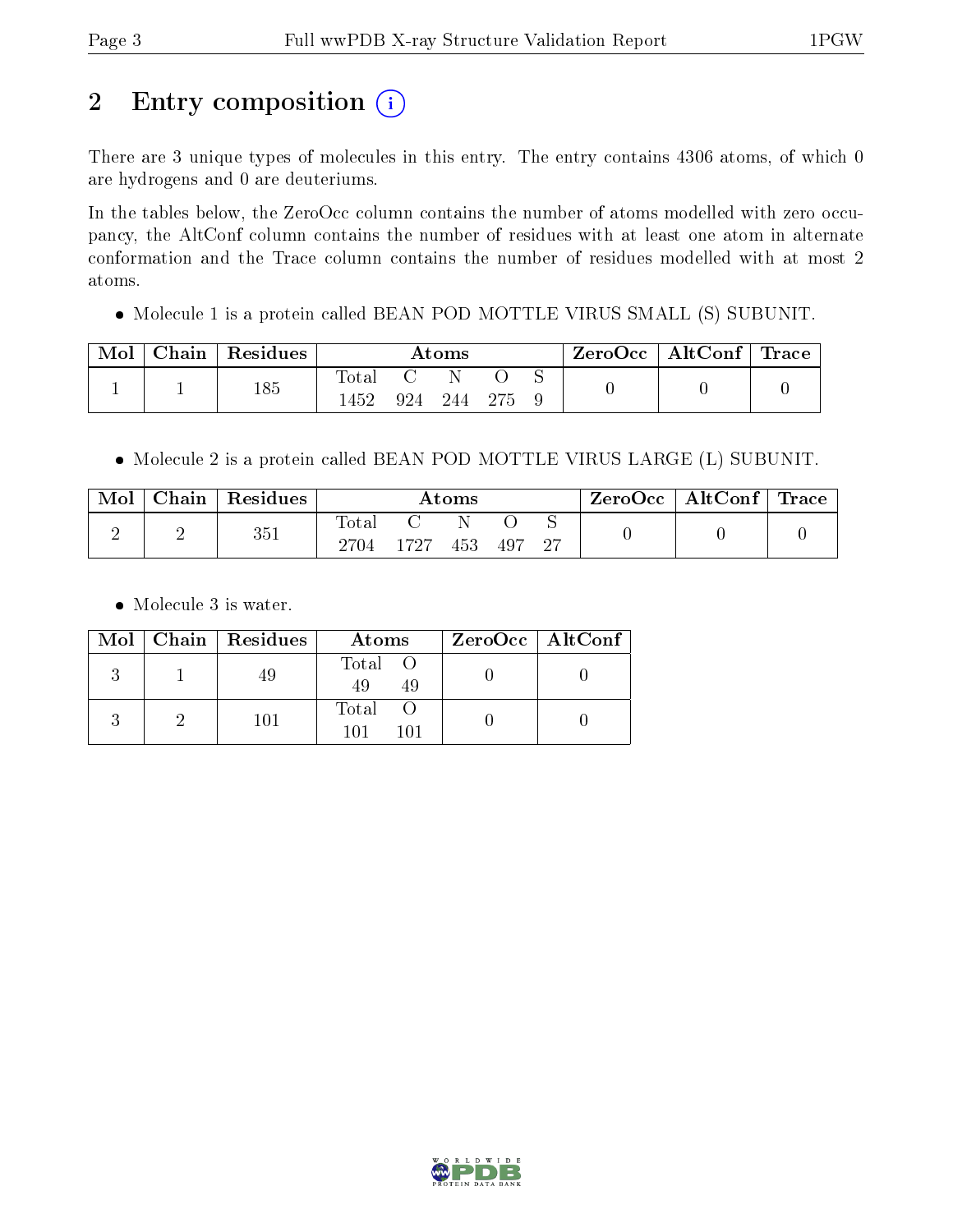## 3 Residue-property plots  $(i)$

These plots are drawn for all protein, RNA and DNA chains in the entry. The first graphic for a chain summarises the proportions of the various outlier classes displayed in the second graphic. The second graphic shows the sequence view annotated by issues in geometry and electron density. Residues are color-coded according to the number of geometric quality criteria for which they contain at least one outlier: green  $= 0$ , yellow  $= 1$ , orange  $= 2$  and red  $= 3$  or more. A red dot above a residue indicates a poor fit to the electron density (RSRZ  $> 2$ ). Stretches of 2 or more consecutive residues without any outlier are shown as a green connector. Residues present in the sample, but not in the model, are shown in grey.

• Molecule 1: BEAN POD MOTTLE VIRUS SMALL (S) SUBUNIT



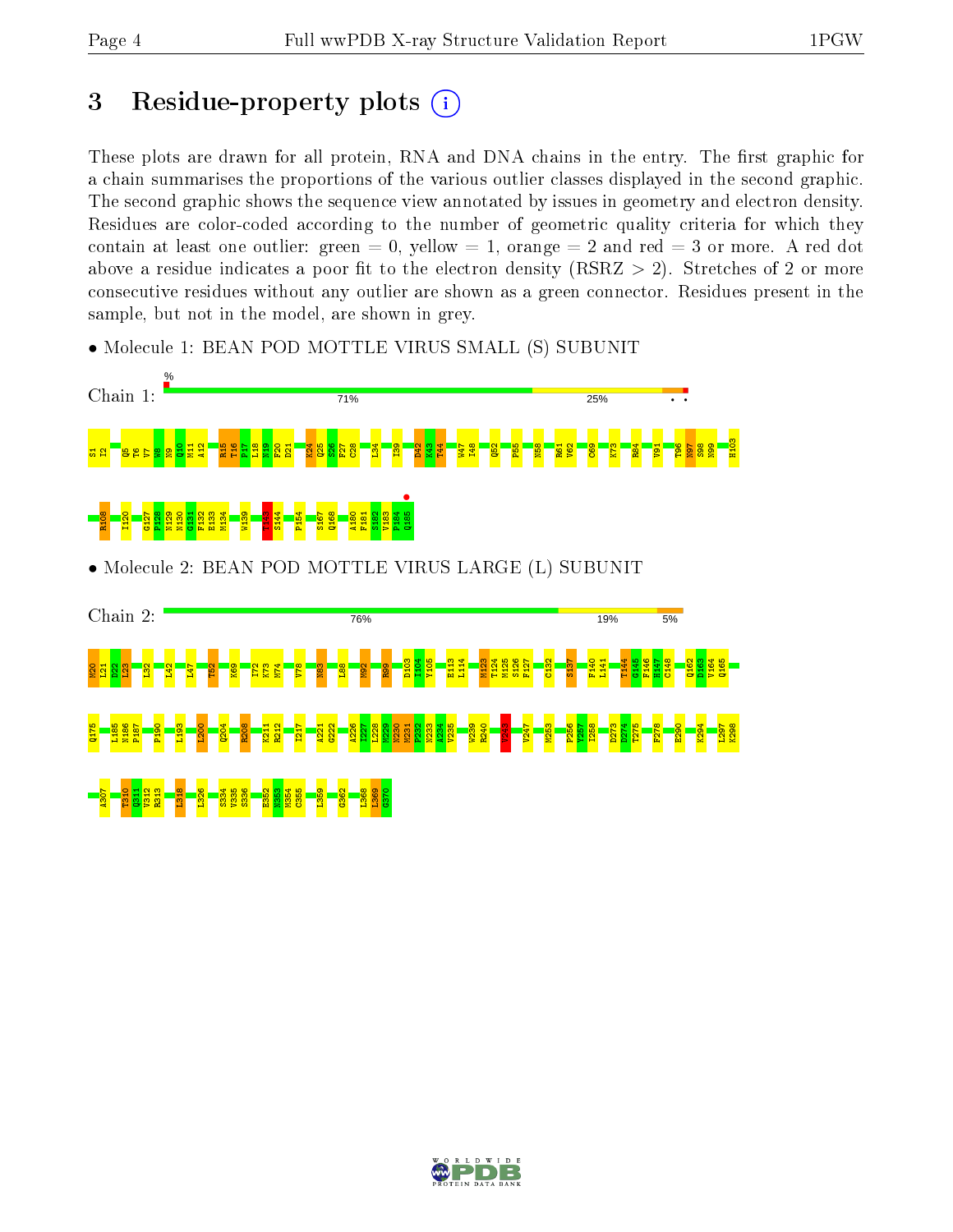# 4 Data and refinement statistics  $(i)$

| Property                                                   | Value                                                | Source     |
|------------------------------------------------------------|------------------------------------------------------|------------|
| Space group                                                | P 2 21 21                                            | Depositor  |
| Cell constants                                             | 284.20Å<br>$311.20\text{\AA}$<br>$350.50\text{\AA}$  | Depositor  |
| a, b, c, $\alpha$ , $\beta$ , $\gamma$                     | $90.00^\circ$<br>$90.00^\circ$<br>$90.00^{\circ}$    |            |
| Resolution $(A)$                                           | 10.00<br>2.90<br>$\frac{1}{2}$                       | Depositor  |
|                                                            | $29.95 - 2.90$                                       | <b>EDS</b> |
| % Data completeness                                        | 46.4 $(10.00-2.90)$                                  | Depositor  |
| (in resolution range)                                      | $46.4(29.95-2.90)$                                   | <b>EDS</b> |
| $R_{merge}$                                                | (Not available)                                      | Depositor  |
| $\mathrm{R}_{sym}$                                         | $(Not\ avariable)$                                   | Depositor  |
| $\langle I/\sigma(I) \rangle^{-1}$                         | $5.86$ (at $2.90\text{\AA}$ )                        | Xtriage    |
| Refinement program                                         | $X$ -PLOR 3.851                                      | Depositor  |
|                                                            | (Not available)<br>0.212<br>$\overline{\phantom{a}}$ | Depositor  |
| $R, R_{free}$                                              | (Not available)<br>0.199                             | DCC        |
| $R_{free}$ test set                                        | No test flags present.                               | wwPDB-VP   |
| Wilson B-factor $(A^2)$                                    | 26.0                                                 | Xtriage    |
| Anisotropy                                                 | 0.236                                                | Xtriage    |
| Bulk solvent $k_{sol}$ (e/Å <sup>3</sup> ), $B_{sol}(A^2)$ | 0.30, 60.3                                           | <b>EDS</b> |
| L-test for $\mathrm{twinning}^2$                           | $< L >$ = 0.44, $< L2 >$ = 0.26                      | Xtriage    |
| Estimated twinning fraction                                | No twinning to report.                               | Xtriage    |
| $\overline{F_o}, \overline{F_c}$ correlation               | 0.89                                                 | <b>EDS</b> |
| Total number of atoms                                      | 4306                                                 | wwPDB-VP   |
| Average B, all atoms $(A^2)$                               | 16.0                                                 | wwPDB-VP   |

Xtriage's analysis on translational NCS is as follows: The largest off-origin peak in the Patterson function is  $5.76\%$  of the height of the origin peak. No significant pseudotranslation is detected.

<sup>&</sup>lt;sup>2</sup>Theoretical values of  $\langle |L| \rangle$ ,  $\langle L^2 \rangle$  for acentric reflections are 0.5, 0.333 respectively for untwinned datasets, and 0.375, 0.2 for perfectly twinned datasets.



<span id="page-4-1"></span><span id="page-4-0"></span><sup>1</sup> Intensities estimated from amplitudes.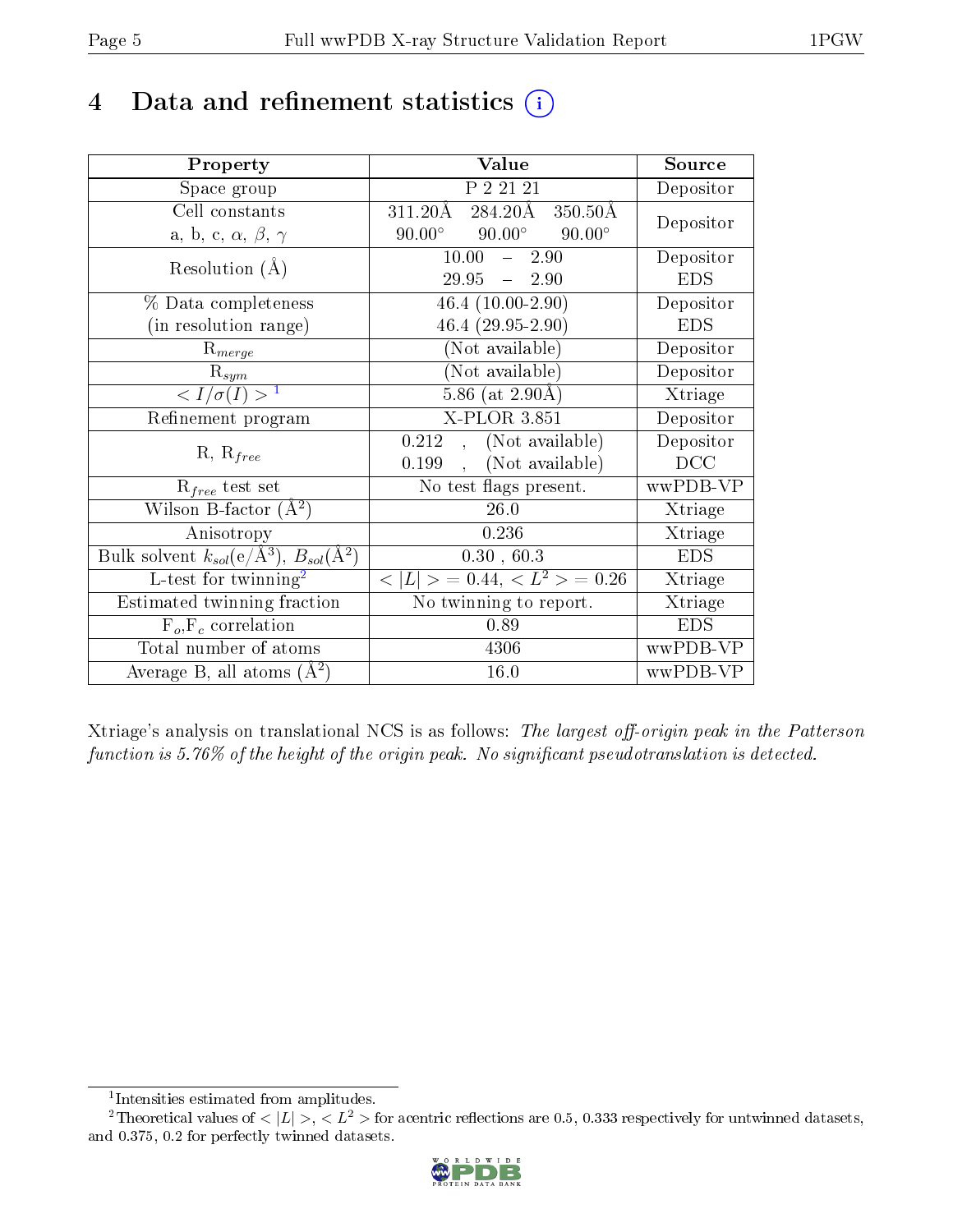# 5 Model quality  $(i)$

### 5.1 Standard geometry  $(i)$

The Z score for a bond length (or angle) is the number of standard deviations the observed value is removed from the expected value. A bond length (or angle) with  $|Z| > 5$  is considered an outlier worth inspection. RMSZ is the root-mean-square of all Z scores of the bond lengths (or angles).

| Mol | Chain |      | Bond lengths        | Bond angles |                     |  |
|-----|-------|------|---------------------|-------------|---------------------|--|
|     |       | RMSZ | $\# Z  > 5$         | RMSZ        | # $ Z  > 5$         |  |
|     |       | 0.72 | 0/1491              | 0.82        | $2/2031(0.1\%)$     |  |
| 9   |       | 0.73 | $2/2765(0.1\%)$     | 0.85        | $2/3752(0.1\%)$     |  |
| AII |       | 0.73 | $(0.0\%)$<br>2/4256 | 0.84        | 4/5783<br>$(0.1\%)$ |  |

All (2) bond length outliers are listed below:

| Mol |  |       | Chain   $\text{Res}$   $\text{Type}$   Atoms |         | Observed $(A)$ | Ideal $(A)$ |
|-----|--|-------|----------------------------------------------|---------|----------------|-------------|
|     |  | MET - | $SD-CE$                                      | 7.39    |                |             |
|     |  | CVC   | $CB-SG$                                      | $-6.17$ |                | -89         |

All (4) bond angle outliers are listed below:

| Mol | Chain | Res | Type | Atoms    |         | Observed $(°)$ | Ideal $\binom{o}{c}$ |
|-----|-------|-----|------|----------|---------|----------------|----------------------|
|     |       | 243 | VAL  | CB-CA-C  | $-6.26$ | 99.51          | 111 40               |
|     |       | 23  | LEU  | CA-CB-CG | -6.06   | 101.36         | 115.30               |
|     |       | 42  | A SP | CB-CA-C  | $-5.36$ | 99.68          | 110.40               |
|     |       | 143 | THR  | N-CA-CB  | -5.31   | 100.20         | 110.30               |

There are no chirality outliers.

There are no planarity outliers.

### 5.2 Too-close contacts  $(i)$

In the following table, the Non-H and H(model) columns list the number of non-hydrogen atoms and hydrogen atoms in the chain respectively. The H(added) column lists the number of hydrogen atoms added and optimized by MolProbity. The Clashes column lists the number of clashes within the asymmetric unit, whereas Symm-Clashes lists symmetry related clashes.

| Mol | Chain |     |     |    | $\mid$ Non-H $\mid$ H(model) $\mid$ H(added) $\mid$ Clashes $\mid$ Symm-Clashes |
|-----|-------|-----|-----|----|---------------------------------------------------------------------------------|
|     |       | 452 | 405 |    |                                                                                 |
|     |       |     |     | 56 |                                                                                 |

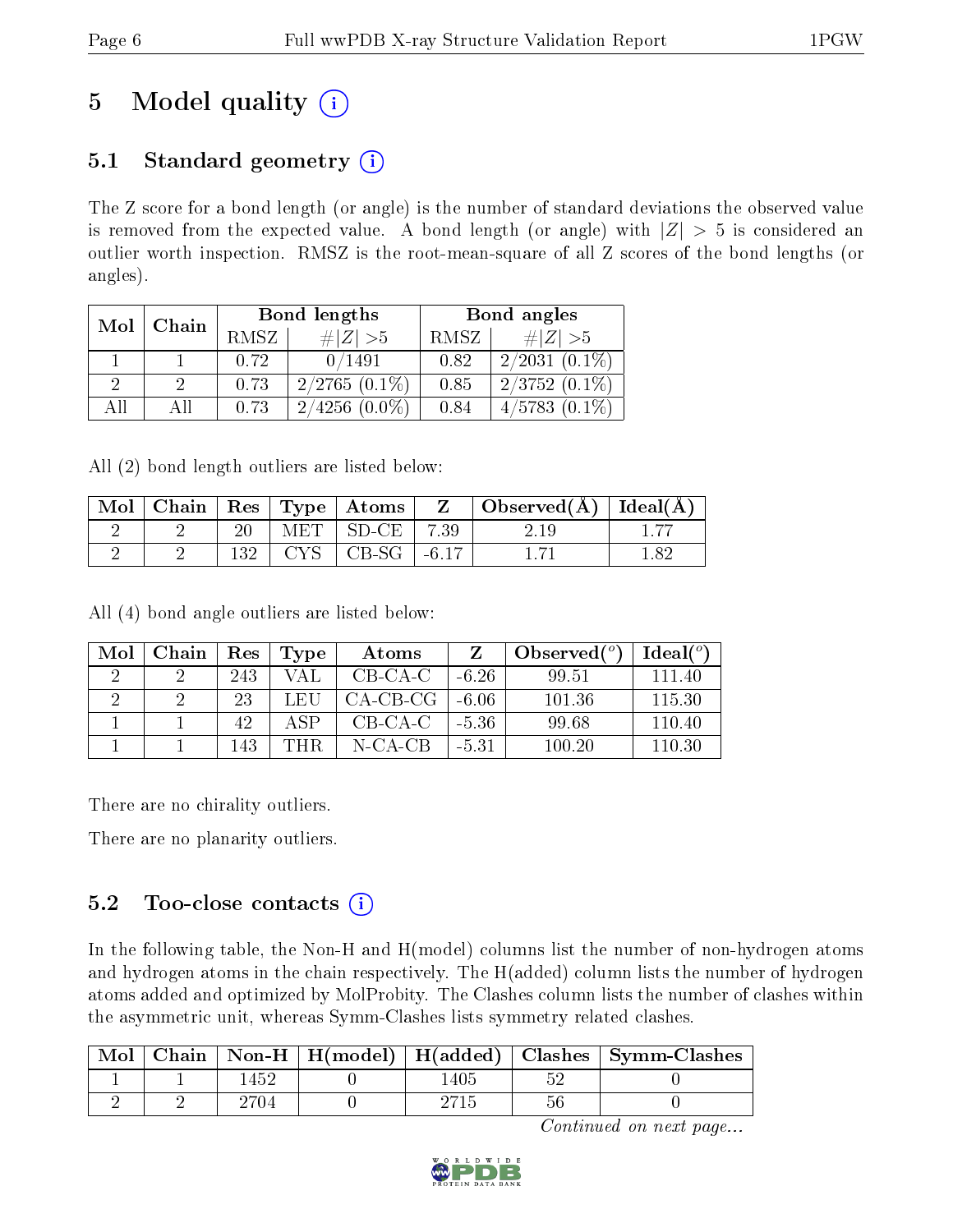The all-atom clashscore is defined as the number of clashes found per 1000 atoms (including hydrogen atoms). The all-atom clashscore for this structure is 12.

All (102) close contacts within the same asymmetric unit are listed below, sorted by their clash magnitude.

| Atom-1           | Atom-2           | Interatomic       | Clash         |
|------------------|------------------|-------------------|---------------|
|                  |                  | distance $(\AA)$  | overlap $(A)$ |
| $2:2:20$ :MET:CE | 2:2:20:MET:SD    | 2.19              | 1.31          |
| 1:1:21:ASP:HB3   | 1:1:24:LYS:HD3   | 1.59              | 0.84          |
| 1:1:16:THR:HG21  | 1:1:154:PRO:O    | 1.82              | 0.79          |
| 2:2:140:PHE:O    | 2:2:144:THR:HB   | 1.81              | 0.79          |
| 1:1:42:ASP:HB3   | 1:1:44:THR:H     | 1.52              | 0.74          |
| 2:2:200:LEU:HG   | 2:2:211:LYS:HG2  | 1.73              | 0.69          |
| 1:1:21:ASP:O     | 1:1:24:LYS:HE2   | $\overline{1.93}$ | 0.68          |
| 1:1:21:ASP:H     | 1:1:24:LYS:NZ    | 1.91              | 0.68          |
| 1:1:15:ARG:NH1   | 1:1:16:THR:HG22  | $\overline{2.10}$ | 0.67          |
| 2:2:294:LYS:HD2  | 3:2:437:HOH:O    | 1.95              | 0.66          |
| 1:1:21:ASP:HB3   | 1:1:24:LYS:CD    | 2.26              | 0.65          |
| 1:1:69:CYS:O     | 1:1:167:SER:HB3  | 2.00              | 0.61          |
| 2:2:92:MET:HG3   | 2:2:146:PHE:HE1  | 1.66              | 0.59          |
| 1:1:143:THR:HG23 | 1:1:144:SER:N    | 2.18              | 0.59          |
| 1:1:97:ASN:HB2   | 1:1:143:THR:CG2  | 2.33              | 0.58          |
| 1:1:1:SER:HB3    | 1:1:168:GLN:OE1  | 2.03              | 0.57          |
| 1:1:97:ASN:HD21  | 1:1:103:HIS:HD2  | $\overline{1.50}$ | 0.57          |
| 2:2:247:VAL:HG22 | 2:2:298:LYS:HD3  | 1.87              | 0.56          |
| 2:2:239:TRP:O    | 2:2:310:THR:HG21 | 2.06              | 0.56          |
| 1:1:134:MET:HE3  | 2:2:144:THR:O    | 2.05              | 0.56          |
| 2:2:354:MET:HG2  | 2:2:355:CYS:N    | 2.20              | $0.55\,$      |
| 2:2:113:GLU:HB3  | 2:2:123:MET:CE   | 2.37              | 0.55          |
| 2:2:20:MET:O     | 2:2:23:LEU:N     | 2.38              | 0.55          |
| 2:2:240:ARG:HD3  | 3:2:432:HOH:O    | $\overline{2.06}$ | 0.54          |
| 1:1:143:THR:HG22 | 3:1:221:HOH:O    | 2.06              | 0.54          |
| 1:1:15:ARG:HB3   | 1:1:48:ILE:HB    | 1.90              | 0.54          |
| 2:2:137:SER:HB3  | 2:2:140:PHE:H    | 1.73              | 0.53          |
| 2:2:187:PRO:HG3  | 2:2:239:TRP:CZ2  | 2.42              | 0.53          |
| 1:1:21:ASP:H     | 1:1:24:LYS:HZ1   | 1.56              | 0.53          |
| 2:2:92:MET:HG2   | 2:2:127:PHE:CE2  | 2.44              | 0.52          |
| 1:1:97:ASN:HB2   | 1:1:143:THR:HG23 | 1.91              | 0.52          |



Mol | Chain | Non-H | H(model) | H(added) | Clashes | Symm-Clashes  $3 \begin{array}{|c|c|c|c|c|c|c|c|} \hline 1 & 49 & 0 & 0 & 2 & 0 \ \hline \end{array}$  $3 \mid 2 \mid 101 \mid 0 \mid 0 \mid 5 \mid 0$ All | All | 4306 | 0 | 4120 | 102 | 0

Continued from previous page...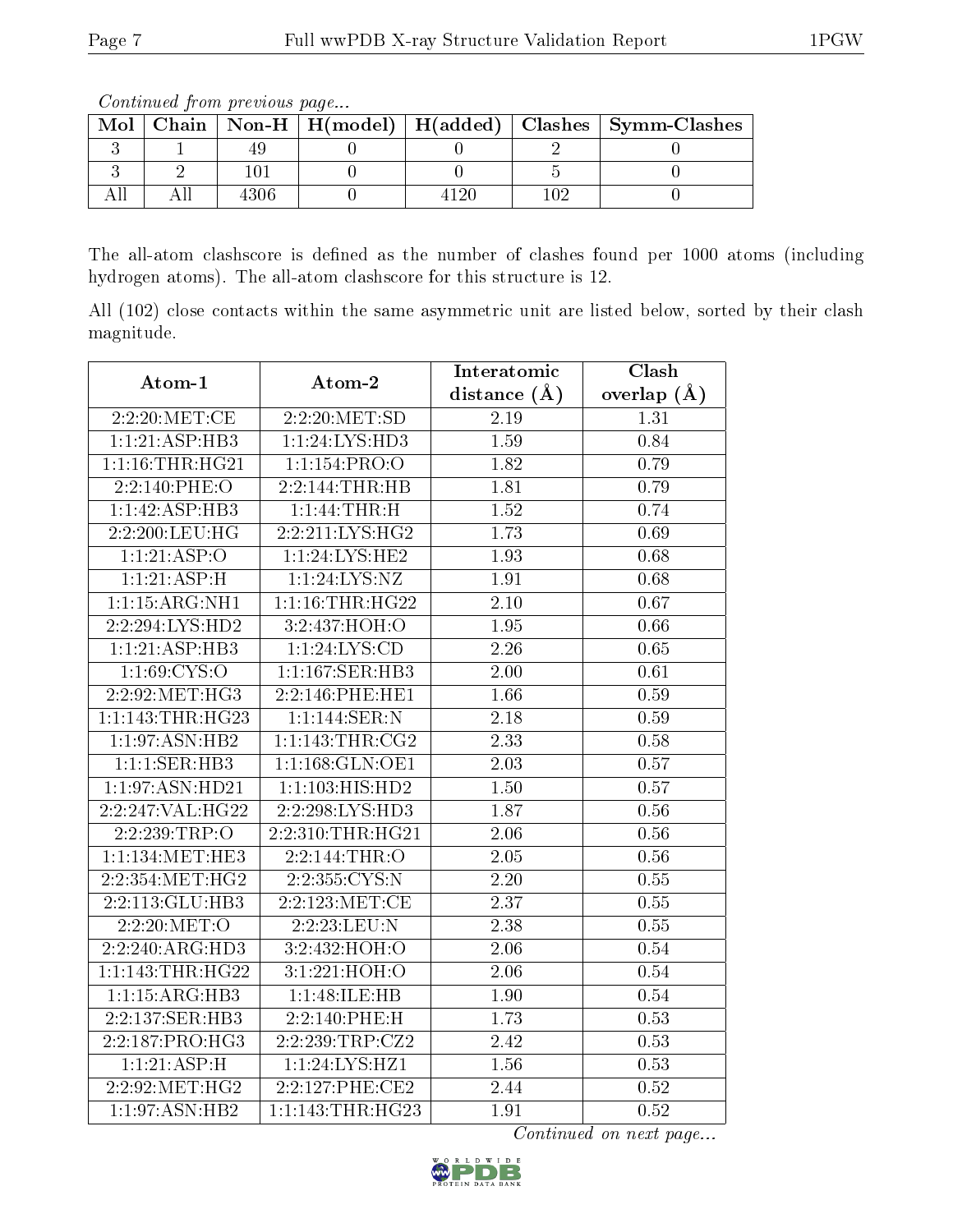| Continual from previous page |                        | Interatomic    | $\overline{\text{Clash}}$ |  |
|------------------------------|------------------------|----------------|---------------------------|--|
| Atom-1                       | Atom-2                 | distance $(A)$ | overlap $(\AA)$           |  |
| 1:1:15:ARG:HH11              | 1:1:16:THR:HG22        | 1.74           | 0.52                      |  |
| 2:2:256:PRO:HB3              | 2:2:290:GLU:O          | 2.09           | 0.52                      |  |
| 2:2:47:LEU:HD13              | 2:2:92:MET:CE          | 2.40           | 0.52                      |  |
| 2:2:92:MET:HE3               | 2:2:148:CYS:HB2        | 1.90           | 0.51                      |  |
| 2:2:99:ARG:HB3               | 2:2:99:ARG:HH11        | 1.76           | 0.51                      |  |
| 2:2:113:GLU:HB3              | $2:2:123$ : MET: HE1   | 1.92           | 0.51                      |  |
| 2:2:212:ARG:NH2              | 2:2:273:ASP:OD2        | 2.44           | 0.51                      |  |
| 2:2:354:MET:HG2              | 2:2:355:CYS:H          | 1.75           | 0.51                      |  |
| 2:2:243:VAL:HG22             | 2:2:307:ALA:HB2        | 1.93           | 0.50                      |  |
| 1:1:130:ASN:H                | 1:1:132:PHE:H          | 1.58           | 0.50                      |  |
| 1:1:28: CYS: HB2             | 1:1:44:THR:HG21        | 1.93           | 0.50                      |  |
| 2:2:47:LEU:HD13              | 2:2:92:MET:HE2         | 1.94           | 0.49                      |  |
| 1:1:25:GLN:NE2               | 1:1:27:PHE:O           | 2.44           | 0.49                      |  |
| 1:1:6:THR:O                  | 1:1:6:THR:HG22         | 2.12           | 0.49                      |  |
| 2:2:114:LEU:HD21             | 2:2:253:MET:HE3        | 1.93           | 0.49                      |  |
| 1:1:127:GLY:HA3              | 1:1:133:GLU:HB2        | 1.94           | 0.49                      |  |
| 2:2:144:THR:CG2              | 3:2:396:HOH:O          | 2.61           | 0.49                      |  |
| 1:1:42:ASP:HB2               | $1:1:47$ : TRP: HE $1$ | 1.79           | 0.48                      |  |
| 2:2:72:ILE:O                 | 2:2:126:SER:HA         | 2.14           | 0.48                      |  |
| 2:2:164:VAL:HG12             | 2:2:165:GLN:N          | 2.29           | 0.48                      |  |
| 1:1:73:LYS:HG3               | 1:1:120:1LE:HG12       | 1.94           | 0.48                      |  |
| 1:1:42:ASP:HB3               | 1:1:44:THR:HB          | 1.96           | 0.48                      |  |
| 2:2:83:ASN:N                 | 2:2:83:ASN:HD22        | 2.11           | 0.48                      |  |
| 2:2:208:ARG:NH2              | 2:2:275:THR:O          | 2.40           | 0.48                      |  |
| 1:1:21:ASP:H                 | 1:1:24:LYS:HZ3         | 1.60           | 0.47                      |  |
| 2:2:204:GLN:HA               | 2:2:334:SER:HB3        | 1.97           | 0.47                      |  |
| 1:1:143:THR:HG23             | 1:1:144:SER:H          | 1.80           | 0.47                      |  |
| 2:2:230:ASN:HD22             | 2:2:230:ASN:C          | 2.18           | 0.47                      |  |
| $1:1:108:ARG:\overline{HB2}$ | 1:1:108:ARG:HH11       | 1.79           | 0.46                      |  |
| 1:1:55:PRO:HD3               | 2:2:362:GLY:HA3        | 1.96           | 0.46                      |  |
| 1:1:12:ALA:HB1               | 1:1:39:ILE:HD11        | 1.96           | 0.46                      |  |
| 1:1:97:ASN:N                 | 1:1:97:ASN:HD22        | 2.14           | 0.46                      |  |
| 1:1:97:ASN:HB2               | 1:1:143:THR:HG21       | 1.98           | 0.45                      |  |
| 1:1:181:PHE:O                | 2:2:226:ALA:HA         | 2.17           | 0.45                      |  |
| 2:2:243:VAL:HG22             | 2:2:307:ALA:CB         | 2.46           | 0.45                      |  |
| 1:1:58:ASN:HD22              | 1:1:61:ARG:HH21        | 1.64           | 0.45                      |  |
| 2:2:124:THR:HG22             | 2:2:125:MET:N          | 2.33           | 0.44                      |  |
| 1:1:15:ARG:HD3               | 1:1:16:THR:N           | 2.33           | 0.44                      |  |
| 2:2:23:LEU:HA                | 2:2:23:LEU:HD23        | 1.47           | 0.44                      |  |
| 1:1:98:SER:HB3               | 1:1:103:HIS:CD2        | 2.52           | 0.44                      |  |
| $1:1:24:LYS:\overline{HG3}$  | 1:1:24:LYS:H           | 1.52           | 0.43                      |  |

Continued from previous page.

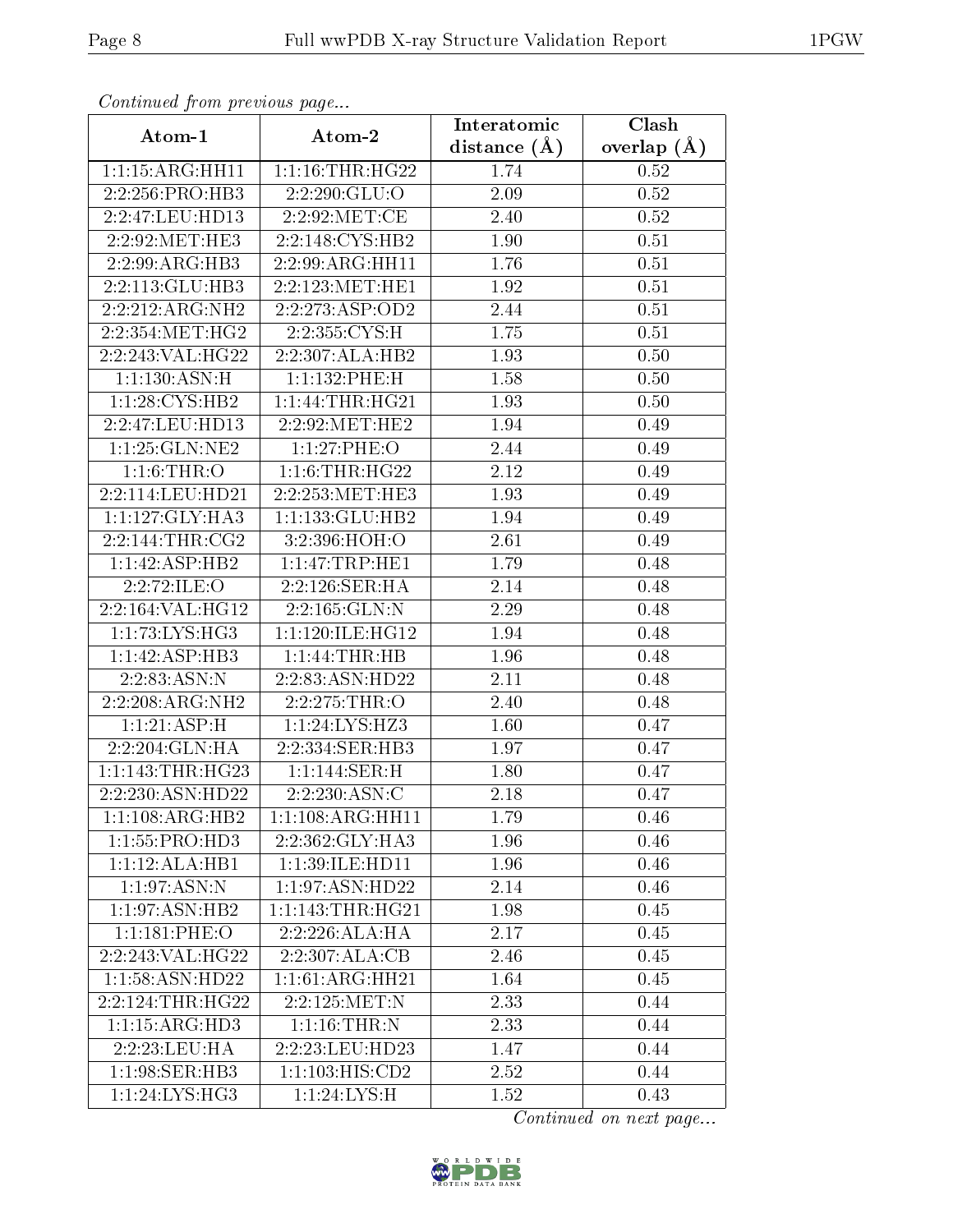| . . <i>. .</i>   | $\mathbf{r}$ $\mathbf{r}$ $\mathbf{r}$ $\mathbf{r}$ | Interatomic       | Clash           |
|------------------|-----------------------------------------------------|-------------------|-----------------|
| Atom-1           | Atom-2                                              | distance $(A)$    | overlap $(\AA)$ |
| 2:2:144:THR:HG23 | 3:2:396:HOH:O                                       | 2.17              | 0.43            |
| 1:1:97:ASN:ND2   | 1:1:103:HIS:HD2                                     | $\overline{2.16}$ | 0.43            |
| 2:2:52:THR:O     | 2:2:52:THR:HG23                                     | 2.18              | 0.43            |
| 1:1:127:GLY:CA   | 1:1:133:GLU:HB2                                     | 2.48              | 0.43            |
| 2:2:103:ASP:OD2  | 2:2:105:TYR:HB3                                     | 2.18              | 0.43            |
| 2:2:83:ASN:H     | 2:2:83:ASN:ND2                                      | 2.17              | 0.43            |
| 1:1:97:ASN:HD21  | 1:1:103:HIS:CD2                                     | 2.35              | 0.42            |
| 2:2:74:MET:O     | 2:2:74:MET:HG3                                      | 2.20              | 0.42            |
| 1:1:2:ILE:HD13   | 2:2:239:TRP:CD1                                     | 2.55              | 0.42            |
| 1:1:28:CYS:HB2   | 1:1:42:ASP:OD1                                      | 2.18              | 0.42            |
| 2:2:83:ASN:HD22  | 2:2:83:ASN:H                                        | 1.67              | 0.42            |
| 1:1:180:ALA:HB1  | 2:2:226: ALA: HB1                                   | $\overline{2.01}$ | 0.42            |
| 2:2:313:ARG:HD2  | 3:2:458:HOH:O                                       | 2.19              | 0.42            |
| 2:2:193:LEU:HD21 | 2:2:217:ILE:HD12                                    | 2.02              | 0.41            |
| 2:2:318:LEU:HD12 | 2:2:318:LEU:HA                                      | 1.73              | 0.41            |
| 2:2:73:LYS:HG2   | 2:2:74:MET:N                                        | 2.34              | 0.41            |
| 1:1:20:PHE:HD1   | 1:1:44:THR:HG23                                     | 1.86              | 0.41            |
| 1:1:18:LEU:HD23  | 1:1:18:LEU:HA                                       | 1.91              | 0.41            |
| 2:2:258:ILE:HA   | 2:2:336:SER:HB2                                     | 2.01              | 0.41            |
| 2:2:190:PRO:HB3  | 2:2:352:GLU:HG2                                     | 2.02              | 0.41            |
| 1:1:143:THR:CG2  | 3:1:221:HOH:O                                       | 2.68              | 0.41            |
| 2:2:221:ALA:HB1  | 2:2:369:LEU:HD22                                    | 2.03              | 0.41            |
| 2:2:222:GLY:C    | 2:2:368:LEU:HD23                                    | 2.41              | 0.41            |
| 1:1:28:CYS:CB    | 1:1:44:THR:HG21                                     | 2.51              | 0.41            |
| 2:2:231:MET:HE2  | 2:2:235:VAL:CG1                                     | 2.51              | 0.41            |
| 1:1:42:ASP:HB2   | 1:1:47:TRP:NE1                                      | 2.36              | 0.41            |
| 1:1:97:ASN:ND2   | 1:1:97:ASN:H                                        | 2.19              | 0.41            |
| 1:1:183:VAL:HG23 | 2:2:226:ALA:HA                                      | $2.02\,$          | 0.40            |
| 1:1:97:ASN:HD22  | $1:1:98$ : SER: N                                   | 2.20              | 0.40            |
| 2:2:113:GLU:HB3  | 2:2:123:MET:HE2                                     | 2.03              | 0.40            |

Continued from previous page...

There are no symmetry-related clashes.

### 5.3 Torsion angles (i)

#### 5.3.1 Protein backbone (i)

In the following table, the Percentiles column shows the percent Ramachandran outliers of the chain as a percentile score with respect to all X-ray entries followed by that with respect to entries of similar resolution.

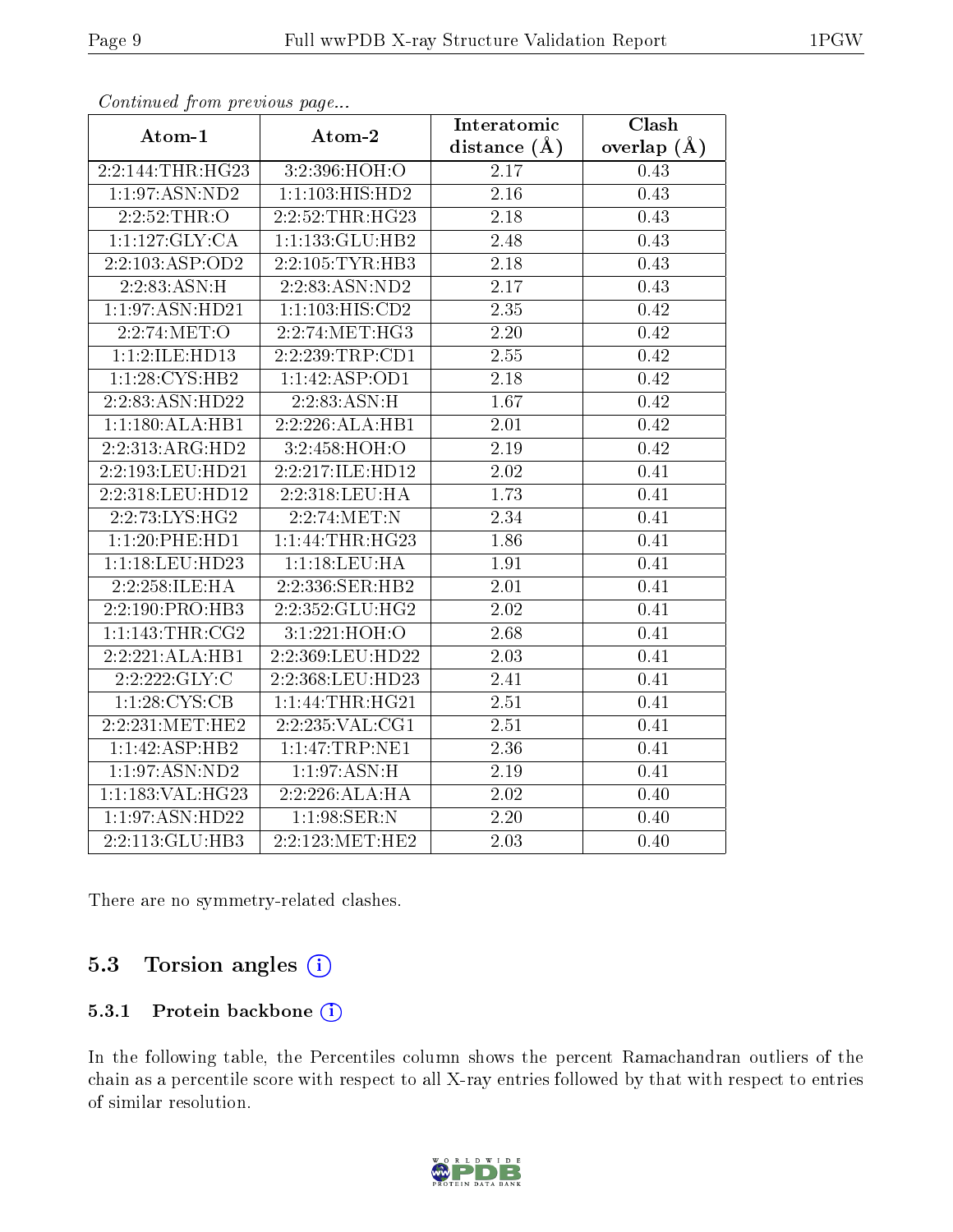|                | $Mol$   Chain | Analysed                     | Favoured                | Allowed   Outliers |          | Percentiles |    |
|----------------|---------------|------------------------------|-------------------------|--------------------|----------|-------------|----|
|                |               | $183/185(99\%)$   170 (93\%) |                         | 12(7%)             | $1(0\%)$ | 29          | 61 |
| $\overline{2}$ |               | $349/351(99\%)$ 334 (96\%)   |                         | $13(4\%)$          | $2(1\%)$ | 25          | 58 |
| All            | Αll           | 532/536(99%)                 | $\frac{1}{2}$ 504 (95%) | 25(5%)             | $3(1\%)$ | 25          | 58 |

The Analysed column shows the number of residues for which the backbone conformation was analysed, and the total number of residues.

All (3) Ramachandran outliers are listed below:

| Mol | Chain | Res | Type |
|-----|-------|-----|------|
|     |       | 139 | TR F |
|     |       |     |      |
|     |       |     |      |

#### 5.3.2 Protein sidechains  $(i)$

In the following table, the Percentiles column shows the percent sidechain outliers of the chain as a percentile score with respect to all X-ray entries followed by that with respect to entries of similar resolution.

The Analysed column shows the number of residues for which the sidechain conformation was analysed, and the total number of residues.

| Mol | Chain | Analysed          | Rotameric   Outliers |            | Percentiles                    |
|-----|-------|-------------------|----------------------|------------|--------------------------------|
|     |       | $165/165$ (100\%) | 146 (88%)            | $19(12\%)$ | $\vert 5 \vert \vert 17 \vert$ |
|     |       | $302/302$ (100\%) | 270 (89%)            | $32(11\%)$ | $\vert 6 \vert$<br>20          |
| All | All   | $467/467$ (100%)  | 416 $(89%)$          | $51(11\%)$ | $\vert 6 \vert$<br>19          |

All (51) residues with a non-rotameric sidechain are listed below:

| Mol | Chain | Res | Type       |
|-----|-------|-----|------------|
| 1   | 1     | 5   | <b>GLN</b> |
| 1   | 1     | 7   | VAL        |
|     |       | 9   | <b>ASN</b> |
| 1   | 1     | 11  | MET        |
| 1   | 1     | 15  | $\rm{ARG}$ |
| 1   | 1     | 16  | THR        |
| 1   | 1     | 24  | <b>LYS</b> |
| 1   |       | 34  | LEU        |
| 1   | 1     | 44  | THR        |
|     |       | 52  | GLN        |

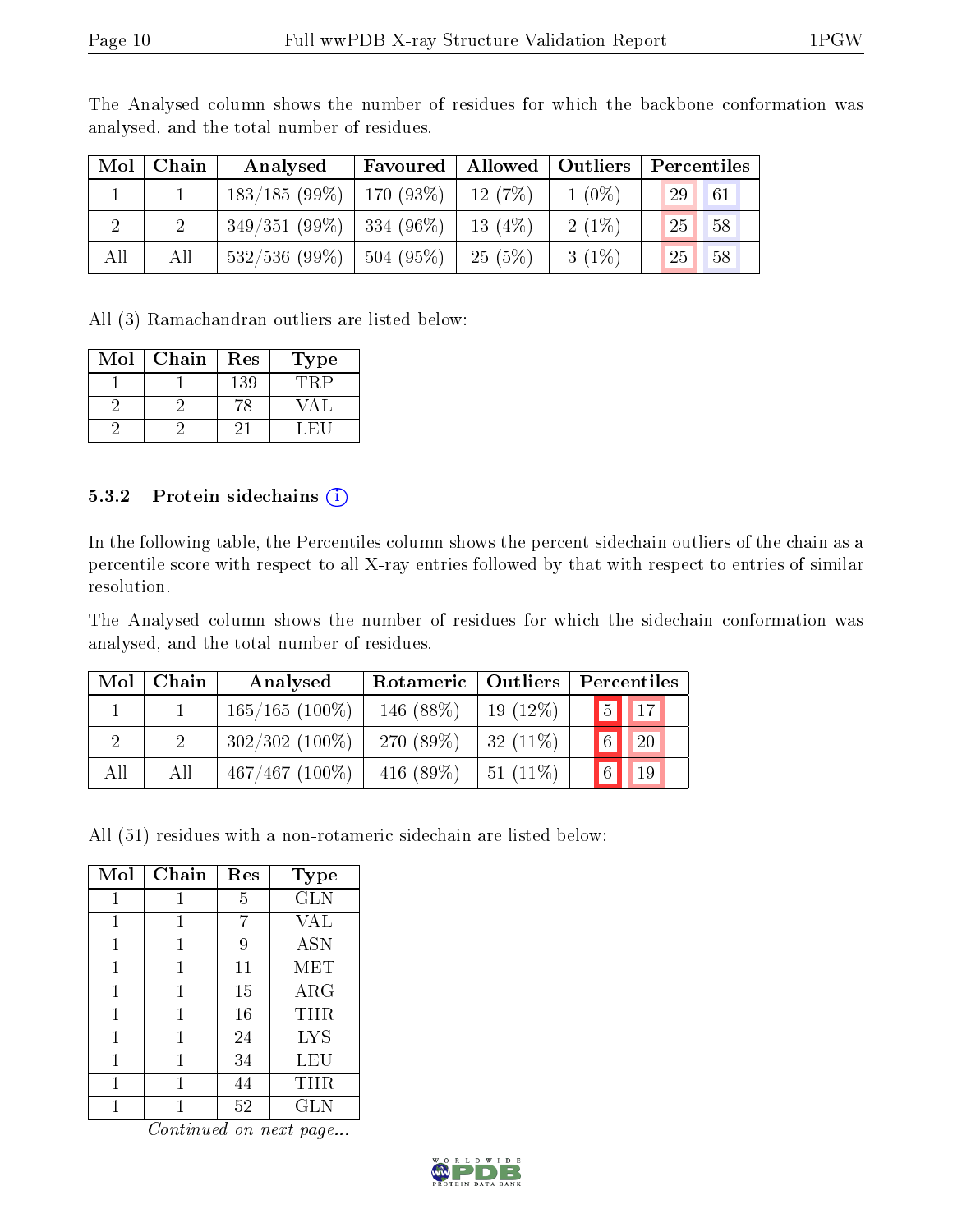| $\overline{\text{Mol}}$ | Chain                                                                                             | Res              | $\mathrm{Type}$                                                                         |
|-------------------------|---------------------------------------------------------------------------------------------------|------------------|-----------------------------------------------------------------------------------------|
| $\overline{1}$          | $\overline{1}$                                                                                    | $\overline{62}$  | $\overline{\text{VAL}}$                                                                 |
| $\mathbf{1}$            | $\mathbf{1}$                                                                                      | $\overline{84}$  | $\overline{\text{ARG}}$                                                                 |
| $\overline{1}$          | $\overline{1}$                                                                                    | $\overline{91}$  | $\frac{\overline{\text{VAL}}}{\sqrt{\text{AL}}}$                                        |
| $\mathbf{1}$            | $\mathbf{1}$                                                                                      | $\overline{96}$  | THR                                                                                     |
| $\overline{1}$          | $\overline{1}$                                                                                    | $\overline{97}$  | <b>ASN</b>                                                                              |
| $\overline{1}$          | $\overline{1}$                                                                                    | 99               | $\overline{\text{ASN}}$                                                                 |
| $\overline{1}$          | $\overline{1}$                                                                                    | $\overline{108}$ | $\overline{\rm ARG}$                                                                    |
| $\overline{1}$          | $\overline{1}$                                                                                    | <b>129</b>       |                                                                                         |
| $\mathbf{1}$            | $\overline{1}$                                                                                    | 143              |                                                                                         |
| $\overline{2}$          | $\overline{2}$                                                                                    | $\overline{32}$  | ASN<br>THR<br>LEU<br>LEU                                                                |
| $\overline{2}$          |                                                                                                   | $\overline{42}$  |                                                                                         |
| $\overline{2}$          |                                                                                                   | $\overline{52}$  |                                                                                         |
| $\overline{2}$          | $\frac{2}{2}$ $\frac{2}{2}$ $\frac{2}{2}$ $\frac{2}{2}$ $\frac{2}{2}$ $\frac{2}{2}$ $\frac{2}{2}$ | 69               | $\frac{\overline{\text{THR}}}{\text{LYS}}$                                              |
|                         |                                                                                                   | $\overline{83}$  | $\overline{\text{ASN}}$                                                                 |
| $\frac{2}{2}$           |                                                                                                   | $\overline{88}$  | LEU                                                                                     |
| $\overline{2}$          |                                                                                                   | $\rm 92$         | $\overline{\text{MET}}$                                                                 |
| $\overline{2}$          |                                                                                                   | 99               | $\overline{\text{ARG}}$                                                                 |
| $\overline{c}$          |                                                                                                   | $\overline{123}$ | <b>MET</b>                                                                              |
| $\overline{2}$          |                                                                                                   | $\overline{137}$ | $\overline{\text{SER}}$                                                                 |
| $\overline{2}$          |                                                                                                   | $\overline{141}$ | LEU                                                                                     |
| $\overline{2}$          | $\overline{2}$                                                                                    | $\overline{144}$ | <b>THR</b>                                                                              |
| $\overline{2}$          | $\overline{2}$                                                                                    | $\overline{162}$ | $\overline{\text{GLN}}$                                                                 |
| $\overline{c}$          |                                                                                                   | $175\,$          | $\overline{\text{GLN}}$                                                                 |
| $\overline{2}$          | $\frac{2}{2}$                                                                                     | $\overline{185}$ | LEU                                                                                     |
| $\overline{2}$          | $\overline{2}$                                                                                    | 186              | $\overline{\mathrm{ASN}}$                                                               |
| $\overline{2}$          | $\overline{2}$                                                                                    | $200\,$          | LEU                                                                                     |
| $\overline{2}$          |                                                                                                   | $\overline{208}$ | $\frac{1}{\text{ARG}}$                                                                  |
| $\overline{2}$          | $\frac{\overline{2}}{2}$                                                                          | 228              | <b>LEU</b>                                                                              |
| $\overline{2}$          |                                                                                                   | $\overline{230}$ | <b>ASN</b>                                                                              |
| $\overline{c}$          | $\overline{2}$                                                                                    | 231              | MET                                                                                     |
| $\overline{2}$          |                                                                                                   | 233              | $\frac{\overline{\mathrm{ASN}}}{\overline{\phantom{1}}}\$                               |
| $\overline{2}$          | $\frac{2}{2}$ $\frac{2}{2}$ $\frac{2}{2}$ $\frac{2}{2}$ $\frac{2}{2}$ $\frac{2}{2}$ $\frac{2}{2}$ | 243              | $\overline{\text{VAL}}$                                                                 |
|                         |                                                                                                   | 278              | $\begin{tabular}{ c c } \hline \hline PHE \\ \hline \hline LEU \\ \hline \end{tabular}$ |
| $\frac{2}{2}$           |                                                                                                   | 297              |                                                                                         |
| $\frac{2}{2}$           |                                                                                                   | 310              | THR                                                                                     |
| $\overline{2}$          |                                                                                                   | $\overline{312}$ | $\overline{\text{VAL}}$                                                                 |
| $\overline{2}$          |                                                                                                   | 318              |                                                                                         |
| $\overline{2}$          |                                                                                                   | 326              | LEU<br>LEU                                                                              |
| $\overline{2}$          |                                                                                                   | 335              | <b>VAL</b>                                                                              |
| $\overline{2}$          |                                                                                                   | 359              | LEU                                                                                     |
| $\overline{2}$          |                                                                                                   | 369              | LEU                                                                                     |

Continued from previous page...

Some sidechains can be flipped to improve hydrogen bonding and reduce clashes. All (16) such

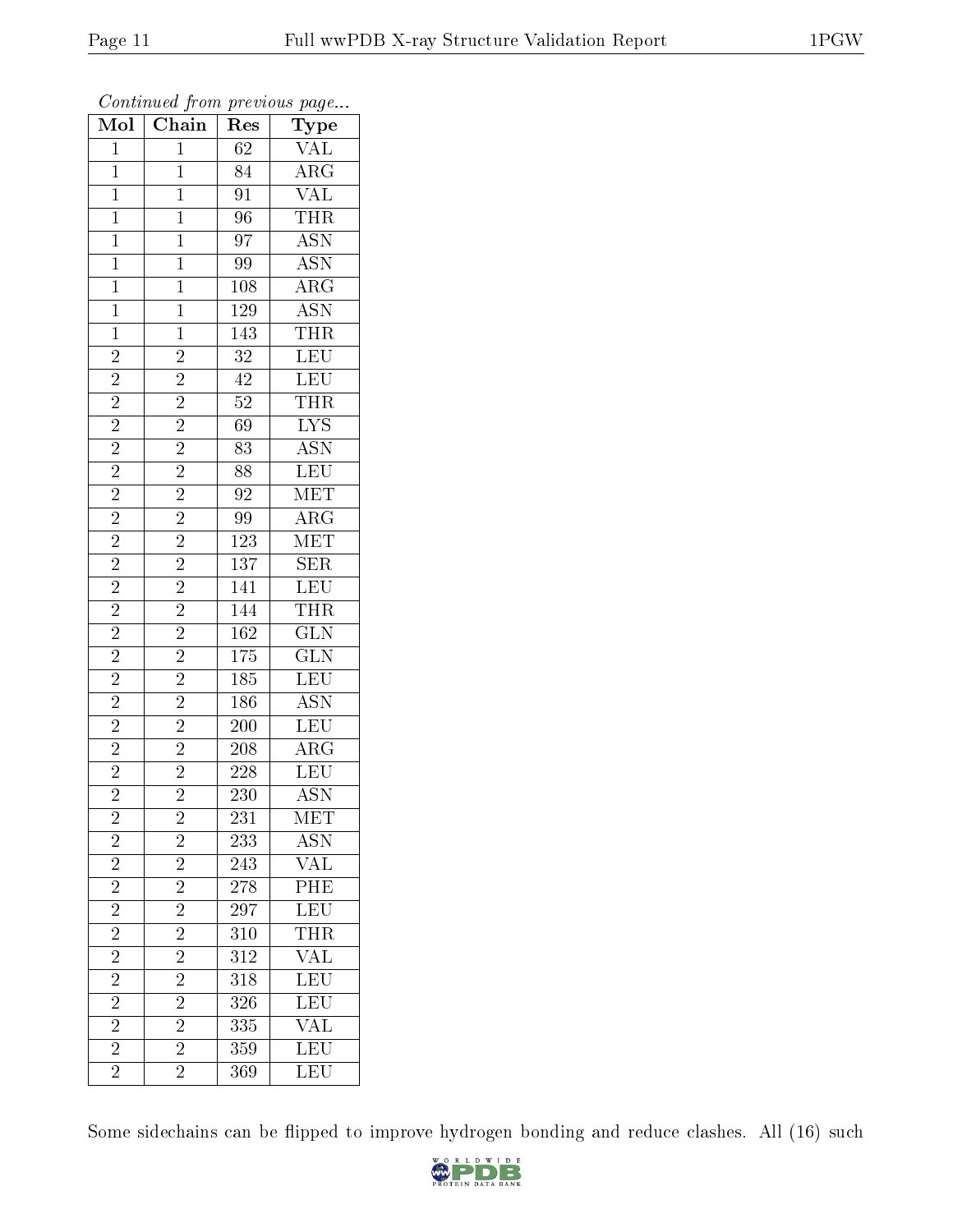sidechains are listed below:

| Mol            | Chain          | $\operatorname{Res}% \left( \mathcal{N}\right) \equiv\operatorname{Res}(\mathcal{N}_{0})\cap\mathcal{N}_{1}$ | Type                    |
|----------------|----------------|--------------------------------------------------------------------------------------------------------------|-------------------------|
| $\mathbf{1}$   | $\mathbf{1}$   | 52                                                                                                           | $\overline{\text{GLN}}$ |
| $\mathbf 1$    | $\mathbf{1}$   | 58                                                                                                           | <b>ASN</b>              |
| $\mathbf{1}$   | $\mathbf{1}$   | 97                                                                                                           | <b>ASN</b>              |
| $\mathbf 1$    | $\mathbf{1}$   | 99                                                                                                           | <b>ASN</b>              |
| $\mathbf{1}$   | $\mathbf{1}$   | 103                                                                                                          | <b>HIS</b>              |
| $\mathbf 1$    | $\mathbf 1$    | 129                                                                                                          | <b>ASN</b>              |
| $\mathbf{1}$   | $\mathbf 1$    | 146                                                                                                          | HIS                     |
| $\overline{2}$ | $\overline{2}$ | 49                                                                                                           | <b>ASN</b>              |
| $\overline{2}$ | $\overline{2}$ | 63                                                                                                           | <b>GLN</b>              |
| $\overline{2}$ | $\overline{2}$ | 83                                                                                                           | <b>ASN</b>              |
| $\overline{2}$ | $\overline{2}$ | 128                                                                                                          | <b>ASN</b>              |
| $\overline{2}$ | $\overline{2}$ | 130                                                                                                          | <b>ASN</b>              |
| $\overline{2}$ | $\overline{2}$ | 147                                                                                                          | <b>HIS</b>              |
| $\overline{2}$ | $\overline{2}$ | 230                                                                                                          | <b>ASN</b>              |
| $\overline{2}$ | $\overline{2}$ | 353                                                                                                          | $\overline{A}$ SN       |
| $\overline{2}$ | $\overline{2}$ | 360                                                                                                          | <b>ASN</b>              |

#### 5.3.3 RNA (1)

There are no RNA molecules in this entry.

### 5.4 Non-standard residues in protein, DNA, RNA chains (i)

There are no non-standard protein/DNA/RNA residues in this entry.

#### 5.5 Carbohydrates (i)

There are no carbohydrates in this entry.

#### 5.6 Ligand geometry (i)

There are no ligands in this entry.

#### 5.7 [O](https://www.wwpdb.org/validation/2017/XrayValidationReportHelp#nonstandard_residues_and_ligands)ther polymers (i)

There are no such residues in this entry.

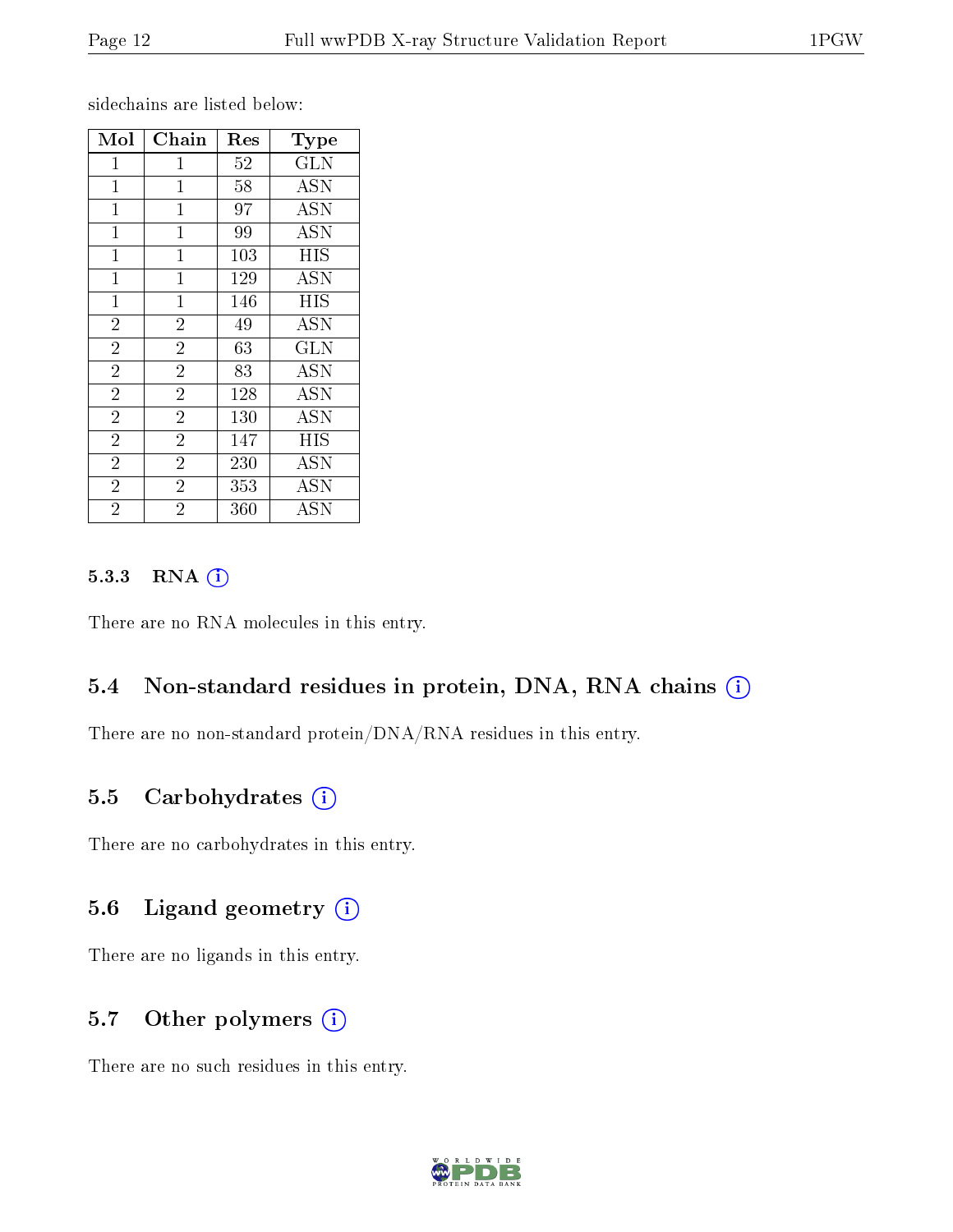## 5.8 Polymer linkage issues (i)

There are no chain breaks in this entry.